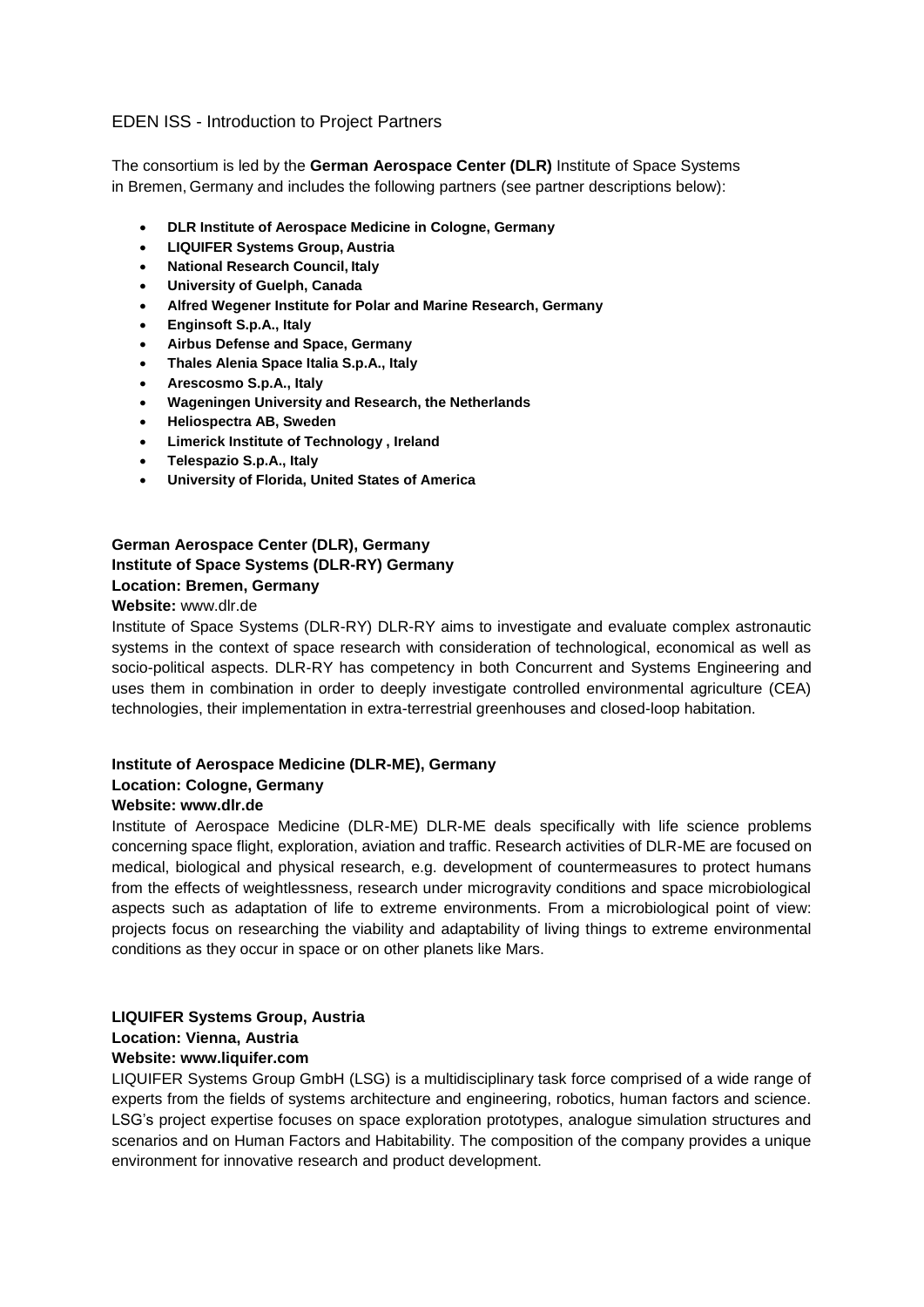## **National Research Council (CNR), Italy Institute of Agro-environmental and Forest Biology (IBAF), Italy Location: Porano / Monterotondo / Legnaro / Naples, Italy Website: www.cnr.it**

The general research fields of the institute are plant-environment interactions, control of plant physiology and biochemistry for food and biomass production (for the food market, for biorefinery and for phyto-remediation of polluted environments) and biological and evolutionary processes and mechanisms in plants in relation to their environment.

## **Institute of Food Science (ISA), Italy Location: Avellino, Italy Website: www.isa.cnr.it**

The Institute of Food Science (ISA) is involved in the research, enhancement and technological transfer of composition and quality of food and its effect on human health. ISA is expert in the characterization and valorisation of foods typical to the Mediterranean diet; genomics, proteomics and bioinformatics as it applies to food science. The ISA research group has extensive experience in food biochemistry and microbiology, food safety and in the study of natural extracts used as antimicrobial products for health and agronomy.

## **University of Guelph, Canada**

# **Controlled Environment Systems Research Facility (CESRF)**

### **Location: Guelph, Canada**

### **Website: www.uoguelph.ca**

The CESRF at the University of Guelph, began as a Natural Sciences and Engineering Research Council Collaborative Research and Development funded project (NSERC-CRD) in collaboration with the aerospace and greenhouse sectors. It has since evolved into a research program that has state-ofthe-art capacity in controlled environment studies and those related to biological life support for space exploration.

# **Alfred Wegener Institute for Polar and Marine Research (AWI), Germany Location: Bremerhaven, Germany**

## **Website: www.awi.de**

The Alfred Wegener Institute for Polar and Marine Research (AWI) is one of the worlds' leading polar research organizations and delivers significant contributions to the international research on climate, marine and coastal issues. AWI is the national manager and implementation agency of the National German Arctic and Antarctic Programme and has the national level mandated by the German Federal Government to conduct research in both polar regions, mainly in the area of multidisciplinary environmental research; to support other German researchers and institutions; to manage and coordinate all German polar research activities; to advise the German government in all matters concerning the polar regions.

**Enginsoft S.p.A., Italy Location: Trento, Italy Website: www.enginsoft.com**

EnginSoft is a consulting company specialized in scientific IT targeted at the optimization of design and production processes. Operating in the field of computer aided engineering (CAE), EnginSoft provides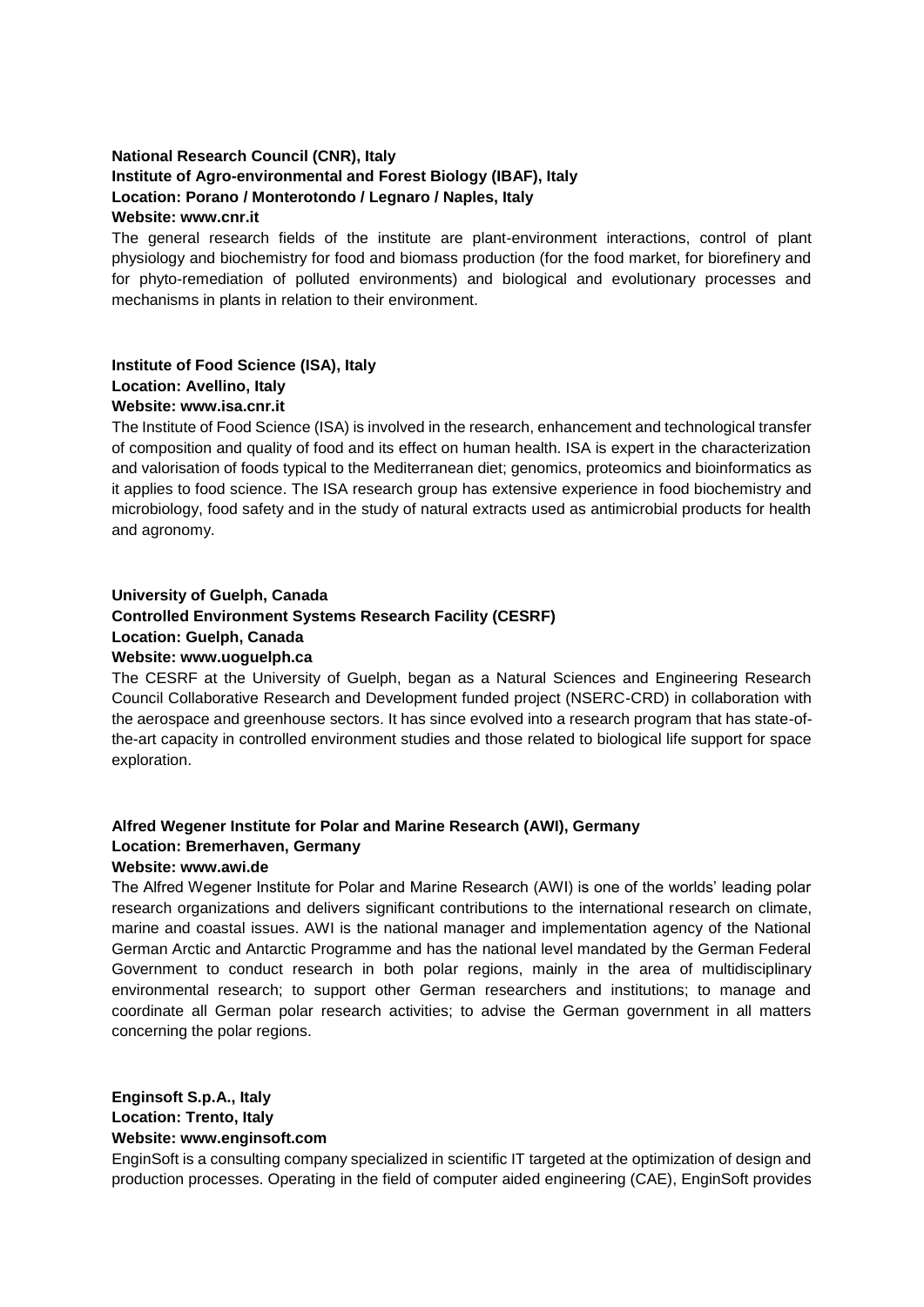services in virtual prototyping, advanced simulation, process integration and design optimization (PIDO). Simulations include; mechanics, fluid-dynamics, fast dynamics and crash, metallurgy, process simulation, environmental engineering, off-shore engineering, acoustic analysis and more.

# **Airbus Defense and Space, Germany Location: Ottobrunn, Germany**

### **Website: www.airbusdefenceandspace.com**

Airbus Defense and Space is a large, international company, employing over 17,000 men and women with locations in France, Germany, the UK, Spain and Netherlands. Airbus is a committed leader in space transportation, satellite systems and services. With Airbus's extensive portfolio and wide range of expertise, EDEN ISS will benefit from the company's in-house studies prepared for the development of automated, alternative space greenhouse concepts, focusing on the analysis of biochemical parameters and the positive identification of biological contamination on surfaces and of air borne contamination.

# **Thales Alenia Space Italia S.p.A. (TAS), Italy**

### **Location: Torino, Italy**

## **Website: www.thalesaleniaspace.com**

TAS Italia has more than 40 years of experience in the design, integration, testing, operation and commissioning of innovative space systems. The satellites and payloads designed by TAS Italia set the global standard for space systems that provide communications and navigation services, monitor our environment and the oceans, help us better understand climate change and drive scientific progress. TAS is a leading supplier to the International Space Station; having supplied half of ISS's pressurized volumes, including: Nodes 2 and 3, the Multipurpose Pressurized Logistics Modules (MPLM), the Cupola and the Pre-Integrated Columbus laboratory, as well as the Integrated Cargo Carriers (ICC) for the ATV spacecraft and the Cygnus Pressurized Cargo Module, that ferry supplies to the Space Station. The ISS Experimental Facilities for Columbus, Fluid Science Lab (FSL) and European Drawer Rack (EDR) are made by TAS Italia, now developing the advanced version of EDR Mark2.

### **Arescosmo S.p.A., Italy Location: Aprilia, Italy Website: www.arescosmo.com**

Arescosmo provides products and services for the protection and safety of security and defensive forces, to support helicopters, aircraft and ground operations, using the best and consolidated mechanical, software, textile technologies and innovative materials. Areas of expertise include: Parachutes, Personal Protection Military Equipment, Military and Civil Collective Protection, Helicopters MRO, Safety and Rescue, Crashworthy and Self-Sealing Fuel Tanks Supply and MRO, Space Exploration and Exploitation. Arescosmo is experienced in shelter design that is modular and easily transportable with many features ensuring functionality in use for a wide range of applications.

### **Wageningen University and Research, Netherlands**

## **Wageningen UR Greenhouse Horticulture of the Dutch Foundation for Agricultural Research (SDLO)**

### **Location: Wageningen, Netherlands**

### **Website: www.wageningenur.nl**

The SDLO is a university research program comprised of undergraduate, graduate and post-doctoral students and staff dedicated solely to greenhouse horticulture. SDLO is committed to make long-lasting contributions to sustainable and competitive greenhouse horticulture. The group is a member of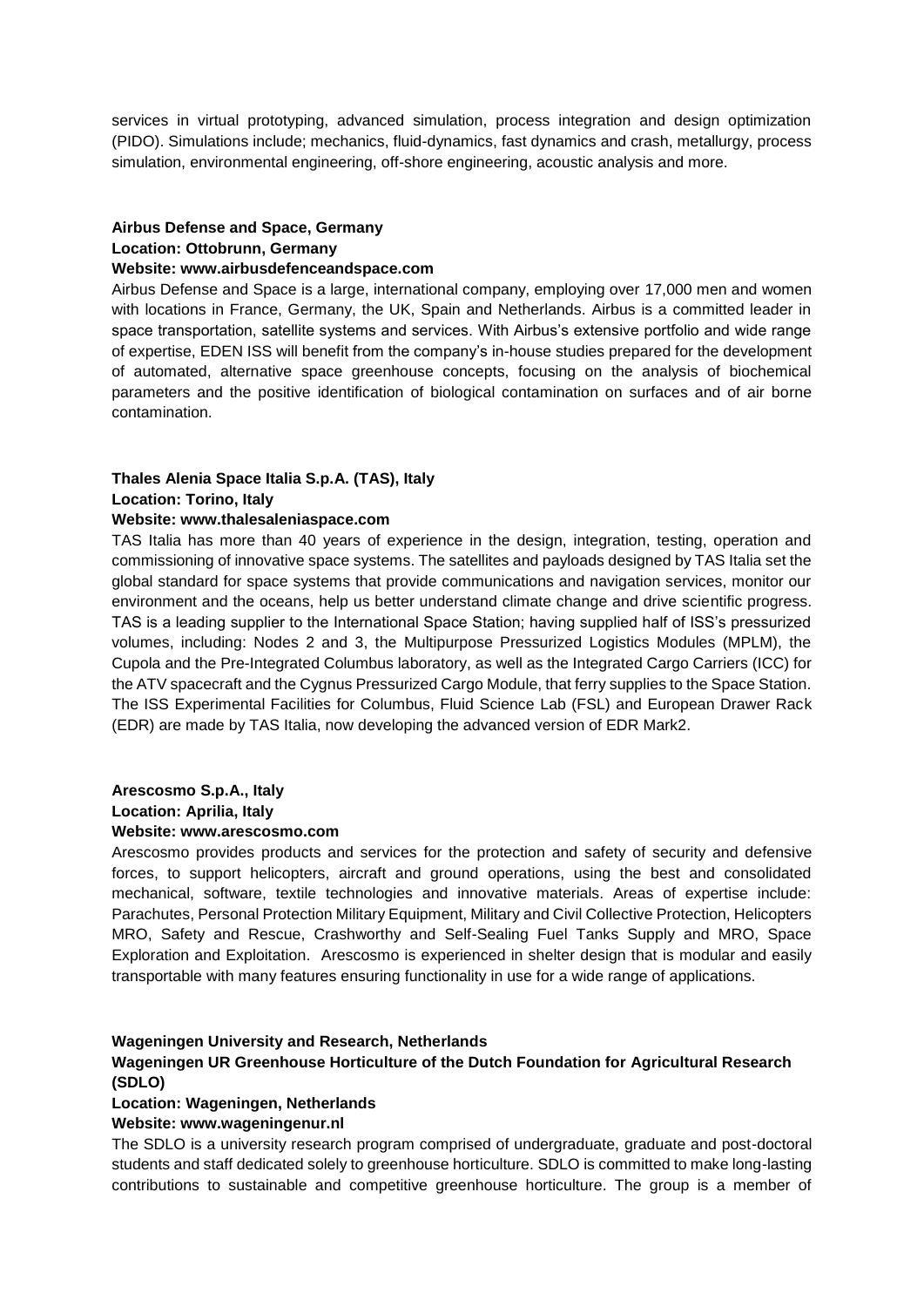international horticultural networks, and regularly carries out large research projects with partners in the EU, Mediterranean partner countries, Middle-East and several countries in Asia and South America. The group has an excellent track record on all greenhouse-related research fields, with access to modern laboratories for the development and testing of new transparent materials, sensor and control technology.

### **Heliospectra AB, Sweden Location: Göteborg, Sweden Website: www.heliospectra.com**

Heliospectra is a Swedish based SME specialized in smart LED lighting for plant science and horticulture applications. The overall mission of the company is to create light systems that optimize and automate the light environment to provide more ecological, effective and economical methods for the cultivation of plants. The company is a manufacturer of several types of "intelligent" multi-waveband LED luminaries. Beside engineers, programmers and marketing experts HS employs a team of plant scientists working on the development of crop specific light regimes at the company's research facilities located on the premises of SP Food and Bioscience (formerly the Swedish Institute for Food and Biotechnology) in Gothenburg. These crop specific regimes optimize the light spectrum for efficient photosynthesis while simultaneously triggering desired plant developmental and morphological responses.

# **Limerick Institute of Technology, Ireland Location: Limerick, Ireland**

## **Website: www.lit.ie**

Limerick Institute of Technology is a 3rd level Institute based in Ireland. The Institute's flagship research centre 'Shannon Applied Biotechnology Centre' (Shannon ABC) has an ongoing programme to explore natural products for novel bio-active substances of value to wide industry sectors. Natural products embrace a diversity of materials derived from waste streams, marine, plant, animal, mammalian and microbial sources. Shannon ABC focuses on developing, enhancing and commercialising biotechnology by collaborating with industry to promote product diversification and enhancement, increase market growth and aid competitiveness. Shannon ABC offers expertise in bio-processing, extraction, purification and screening of derivatives derived from natural products and waste streams.

## **Telespazio S.p.A., Italy Location: Rome, Italy Website: www.telespazio.com**

Telespazio Naples (hosting MARS Centre) was established in 1989 and has recorded success in a number of scientific payloads flown in microgravity through the exploitations of several platforms ranging from parabolic flight aircrafts to sounding rockets, from Russian Foton Space Capsule to U.S. Space Shuttle. Telespazio Naples was commissioned by ESA to implement one of its Facility Responsible Centre (FRC), allowing the interaction among the onboard experiment Procedures (EPs), the FRC ground team, and the Science Team located at their User Home Basis (UHB). Telespazio has also conducted studies in the interaction between cosmic radiation and brain function and vision system; monitoring of radiation in the environment inside the ISS; microgravity effects on bone tissue, cardiovascular system, muscles.